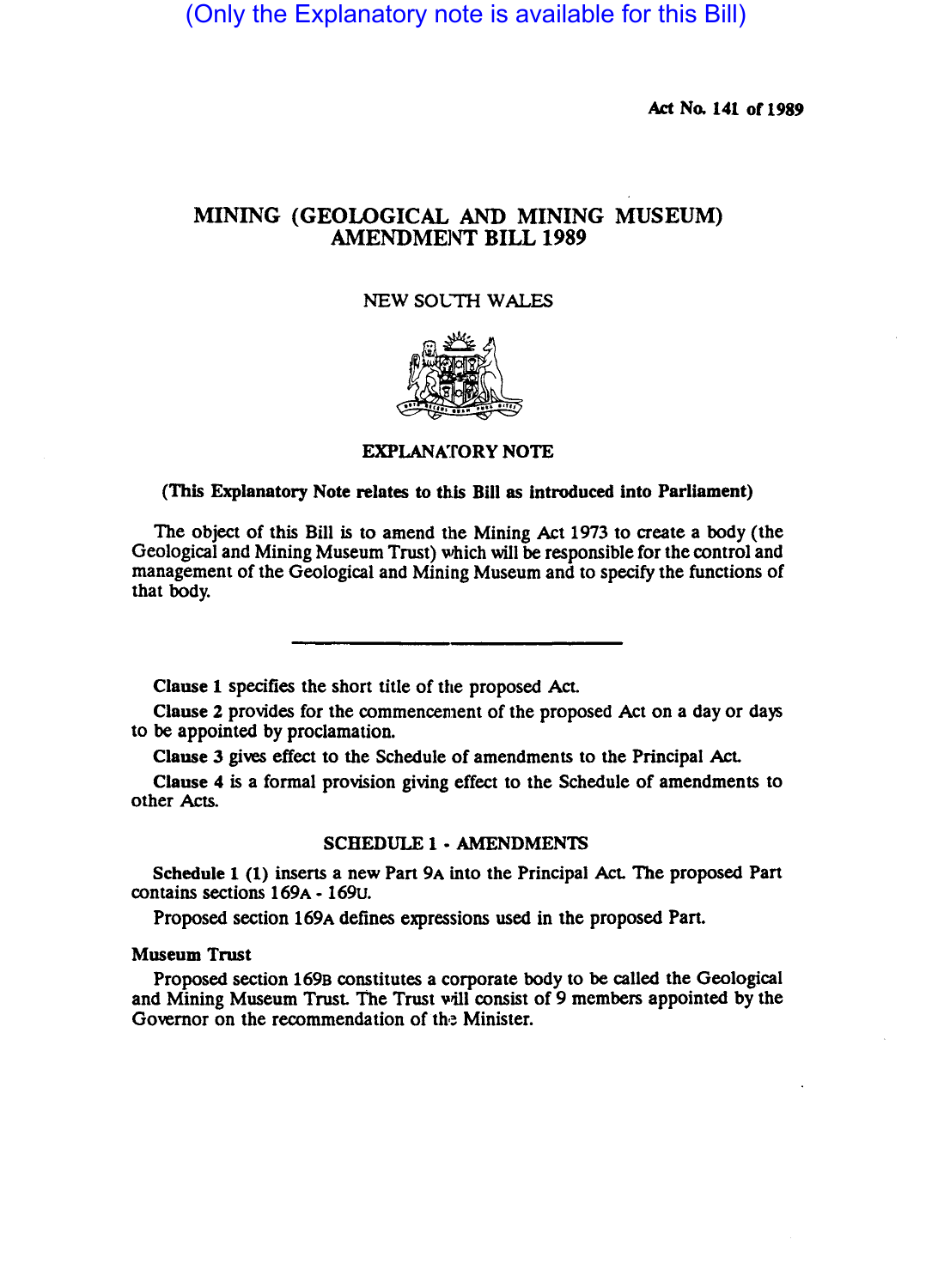Proposed section 169c states the objects of the Trust. These include promoting the responsible development and use of mineral and energy resources in New South Wales.

Proposed section 1690 confers various functions on the Trust including control and management of the Geological and Mining Museum.

#### Trust property

Proposed section 169E provides that the Trust may acquire property conditionally and may retain property in the form in which it was acquired.

Proposed section 169F enables the Trust, with the approval of the Governor, to sell or mortgage land or any property acquired by gift or under a will.

Proposed section 169G empowers the Minister to vest Crown property in the Trust.

### Administration

Proposed section 169H provides for the employment, under the Public Sector Management Act 1988, of a Director of the Museum and of staff of the Museum. It also enables the Trust to engage consultants.

Proposed section 1691 makes the Director of the Museum responsible for managing the Museum but subject to the direction of the Trust.

Proposed section 169J provides that the Trust may establish committees.

# Financial provisions

Proposed section 169K states that the financial year of the Trust is the year commencing on 1 July but maybe changed by the Treasurer under the Public Finance and Audit Act 1983.

Proposed section 169L requires the Trust to establish a Trust Account in a bank in New South Wales and to pay all money received by the Trust into the account. The funds of the Trust are to be applied only in paying expenses incurred by the Trust in exercising its functions.

Proposed section 169M provides that where the investment of particular funds by the Trust is controlled by special conditions attaching to those funds, those conditions are not affected by sections  $169N - 169P$ .

Proposed section 169N authorises the Trust to invest its funds in a manner specified in the section, including investment in accordance with the Trustee Act 1925 and the Public Authorities (Financial Arrangements) Act 1987. It also enables the Trust to obtain financial accommodation.

Proposed section 1690 authorises the Trust to pool its investments.

Proposed section 169P provides for the distribution of income from an investment pool.

Proposed section 1690 provides that the identity or nature of funds held by the Trust is not affected by the pooling of those funds for investment purposes.

#### Miscellaneous

Proposed section 169R requires the Trust to report to the Minister on the activities of the Trust.